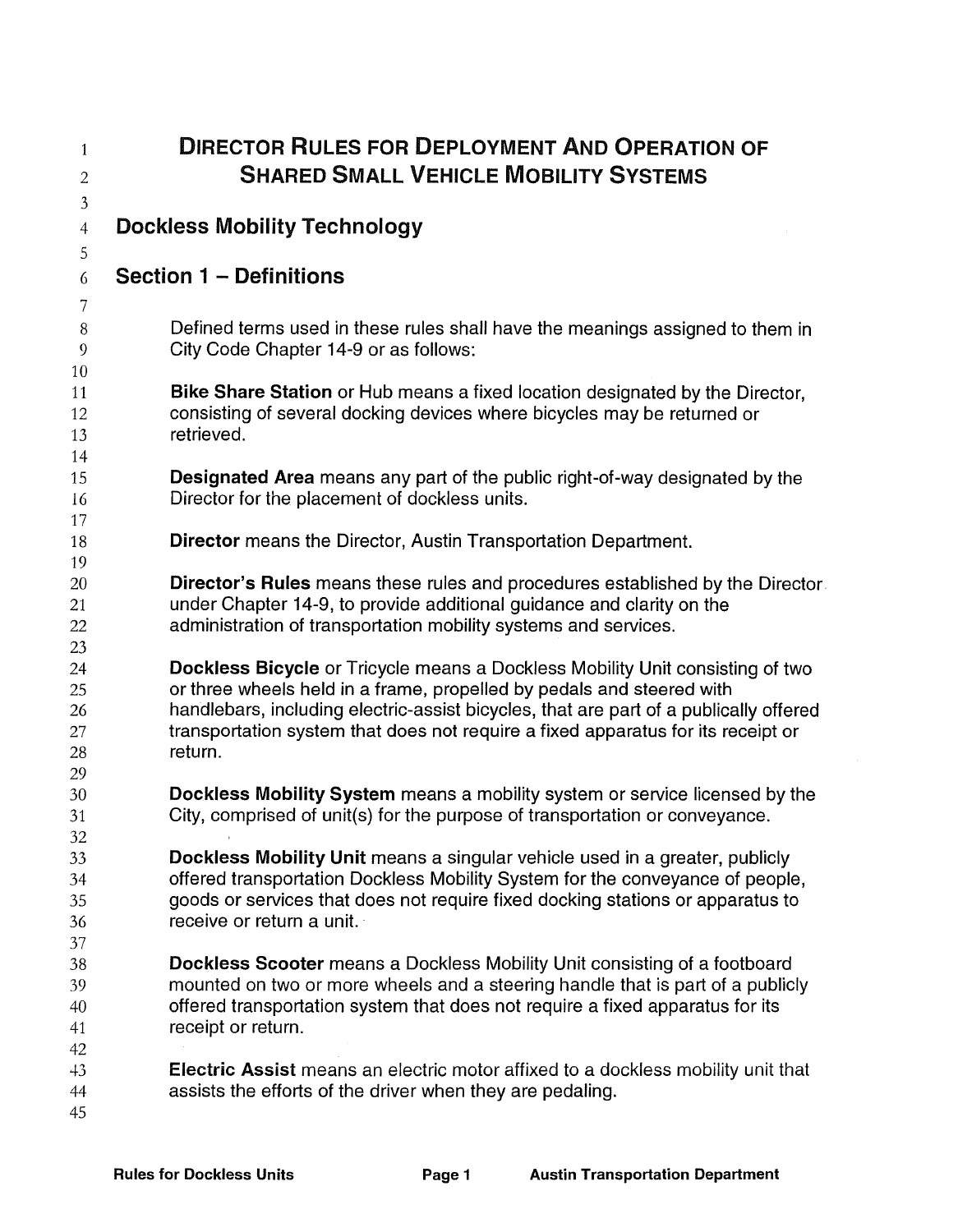| $\mathbf{1}$<br>$\mathbf{2}$<br>$\mathfrak{Z}$<br>$\overline{4}$ |             | Good Standing means the status of an applicant or licensee, which is compliant<br>with the payment of all statutory fees, fines and the filing of required data,<br>statistics and reports and all requirements of the Director's rules.                                                                                                                                                                                                                                                                                                         |
|------------------------------------------------------------------|-------------|--------------------------------------------------------------------------------------------------------------------------------------------------------------------------------------------------------------------------------------------------------------------------------------------------------------------------------------------------------------------------------------------------------------------------------------------------------------------------------------------------------------------------------------------------|
| 5<br>6<br>7                                                      |             | <b>Licensee</b> means a person(s) who holds a license issued by the City under<br>Chapter 14-9 of the City Code to operate a city-wide service. The term includes<br>any employee, agent or independent contractor hired by the permit holder.                                                                                                                                                                                                                                                                                                   |
| 8<br>9<br>10                                                     |             | Notice means a communication such as a letter, citation or civil penalty, warning<br>or announcement.                                                                                                                                                                                                                                                                                                                                                                                                                                            |
| 11<br>12<br>13<br>14                                             |             | Parking Box means an area designated by the Director within the public right-of-<br>way, typically delineated with traffic grade striping or paint, where dockless<br>bicycles and scooters are to be parked when not in active use.                                                                                                                                                                                                                                                                                                             |
| 15<br>16<br>17<br>18                                             |             | <b>Restricted Area</b> means any part of the public right-of-way restricted by the<br>Director, for the placement of dockless units.                                                                                                                                                                                                                                                                                                                                                                                                             |
| 19<br>20<br>21                                                   |             | Unit means a singular vehicle used for the transportation or conveyance of<br>people, goods or services.                                                                                                                                                                                                                                                                                                                                                                                                                                         |
| 22<br>23<br>24<br>25                                             |             | Unit Placement Plan means the written plan regarding the licensee's internal<br>program, policy decisions and proposed actions in order to come into compliance<br>with the rules, regulations and standards established by the City, in order to<br>avoid violation of the City's ordinances or Director's rules.                                                                                                                                                                                                                               |
| 26<br>27                                                         |             | <b>Section 2 - Dockless Mobility Units</b>                                                                                                                                                                                                                                                                                                                                                                                                                                                                                                       |
| 28<br>29<br>30<br>31                                             | Α.          | Dockless Mobility Units must only be available to customers at rates that are<br>clearly and understandably communicated to the customer prior to use.                                                                                                                                                                                                                                                                                                                                                                                           |
| 32<br>33<br>34                                                   | В.          | Each Dockless Mobility Unit shall prominently display the name of the licensee,<br>their current contact information and a unique unit number.                                                                                                                                                                                                                                                                                                                                                                                                   |
| 35<br>36<br>37<br>38<br>39<br>40<br>41<br>42                     | $C_{\cdot}$ | Dockless Mobility Units shall be equipped with a brake, and, for those units that<br>operate at nighttime, a front light that emits white light and a red light and<br>reflector at the rear of the unit, pursuant to Section 551.104 of the Texas<br>Transportation Code. All Dockless Mobility Units must have always-on front and<br>back lights that are visible from a distance of at least 500 feet under normal<br>atmospheric conditions at night. Front and rear lights must stay on at least 90<br>seconds after the unit has stopped. |
| 43<br>44<br>45                                                   | D.          | Dockless Mobility Units shall be equipped with an on-board GPS unit or<br>equivalent that can report the location of a unit at any time for the purposes of<br>use, recovery, repair, data collection, and incident investigation.                                                                                                                                                                                                                                                                                                               |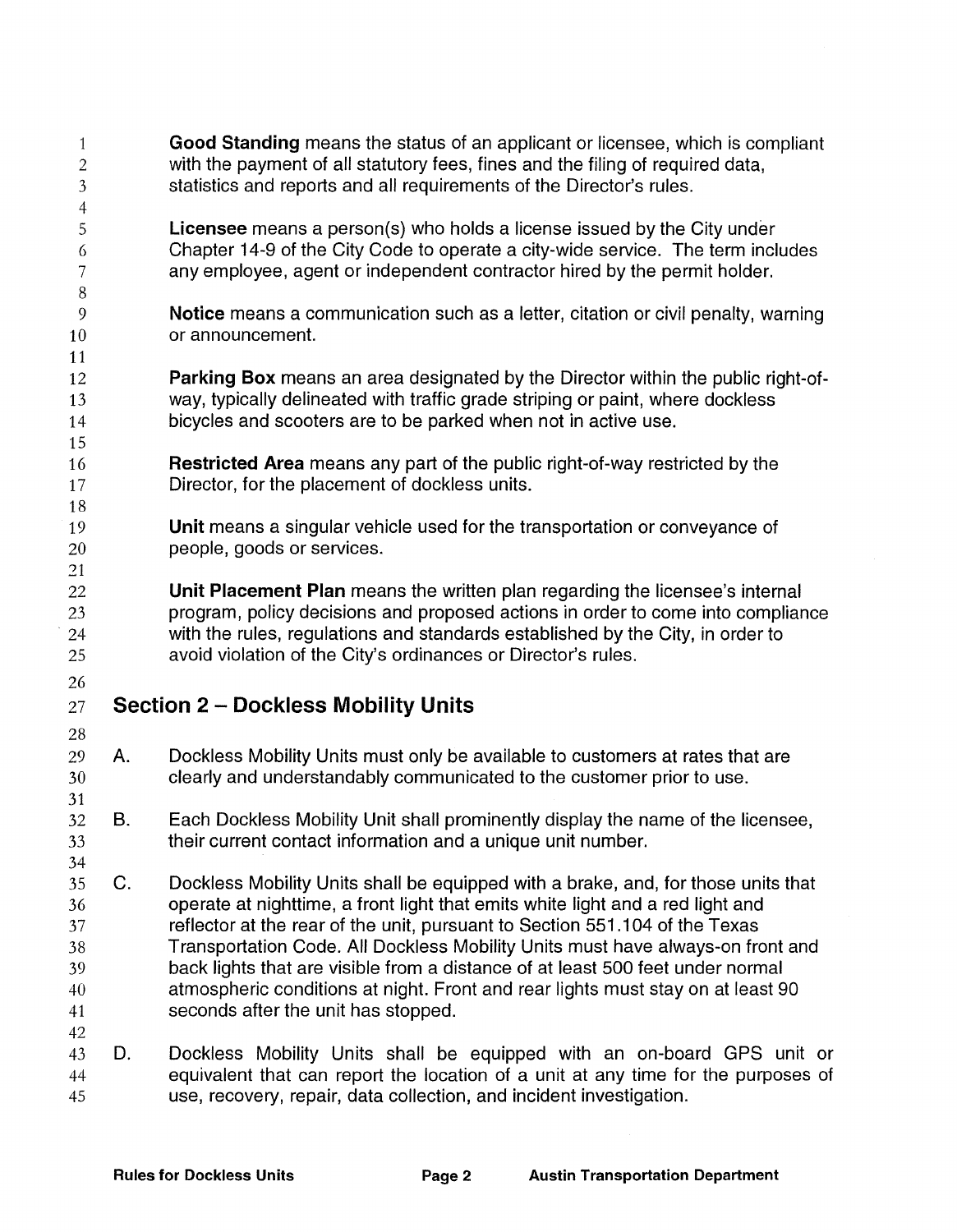- $\mathbf{1}$ 2 E. Dockless Mobility Units shall be high quality, sturdily built to withstand the rigors of outdoor storage and constant use. 3
- $\frac{4}{5}$  $F_{\perp}$ Dockless Mobility Units shall employ tamper-resistant security hardware.
- 7 G. 8 Electric-assist Dockless Mobility Units used in systems issued a license must employ an electric motor of less than 750 watts (1 h.p.).
- 10 H. 11 12 13 14 Bicycles used in Dockless Mobility Systems issued a license shall meet standards outlined in the Code of Federal Regulation (CFR) under Title 16, Chapter II, Subchapter C, Part 1512 - Requirements for Bicycles. Additionally, licensed systems shall meet the safety standards outlined in International Organization for Standardization (ISO) 43.150- Cycles, subsection 4210.
- 16 I. 17 18 19 20 Electric bicycles used in Dockless Mobility Systems shall meet the most up-todate definition of low-speed electric bicycle outlined in CPSC Public Law 107-309 for Low Speed Electric Bicycle and 15 U.S.C. Chapter 47 Section 2085 and be equipped with fully operable pedals and shall be subject to the same requirements as ordinary bicycles.
- 22 J. 23 24 25 26 Scooters used in Dockless Mobility Systems shall meet the most up-to-date equivalent safety standards as those outlined in the Code of Federal Regulations and the International Organization for Standardization for bicycles. Currently, scooters shall meet CPSC in Public Law 107-309 for standards around weight bearing.
- 28 K. 29 30 For all dockless electric scooters and bicycles used in Dockless Mobility Systems, the maximum motor-assist speed for licensed units shall be 20 mph, when ridden in the street environment.
- 32 L. Dockless Mobility Units shall be able to securely stand upright when parked.
- 34 M. 35 Dockless Mobility Units shall be inspected when removed from routine service, to ensure that all of its components are present and functioning properly.
- 37 Section 3 – Service Area and Size of Fleet
- 39 A. The Director shall issue one initial license, per mobility unit type.
- 41 B. 42 The Director shall limit the number of units licensed to a maximum of five hundred (500) units, per initial license.
- 44 C. 45 The total number of deployed units within a licensed area must maintain a minimum average of 2 trips per day, determined by monthly usage. Should this

6

9

15

21

27

31

33

36

38

40

43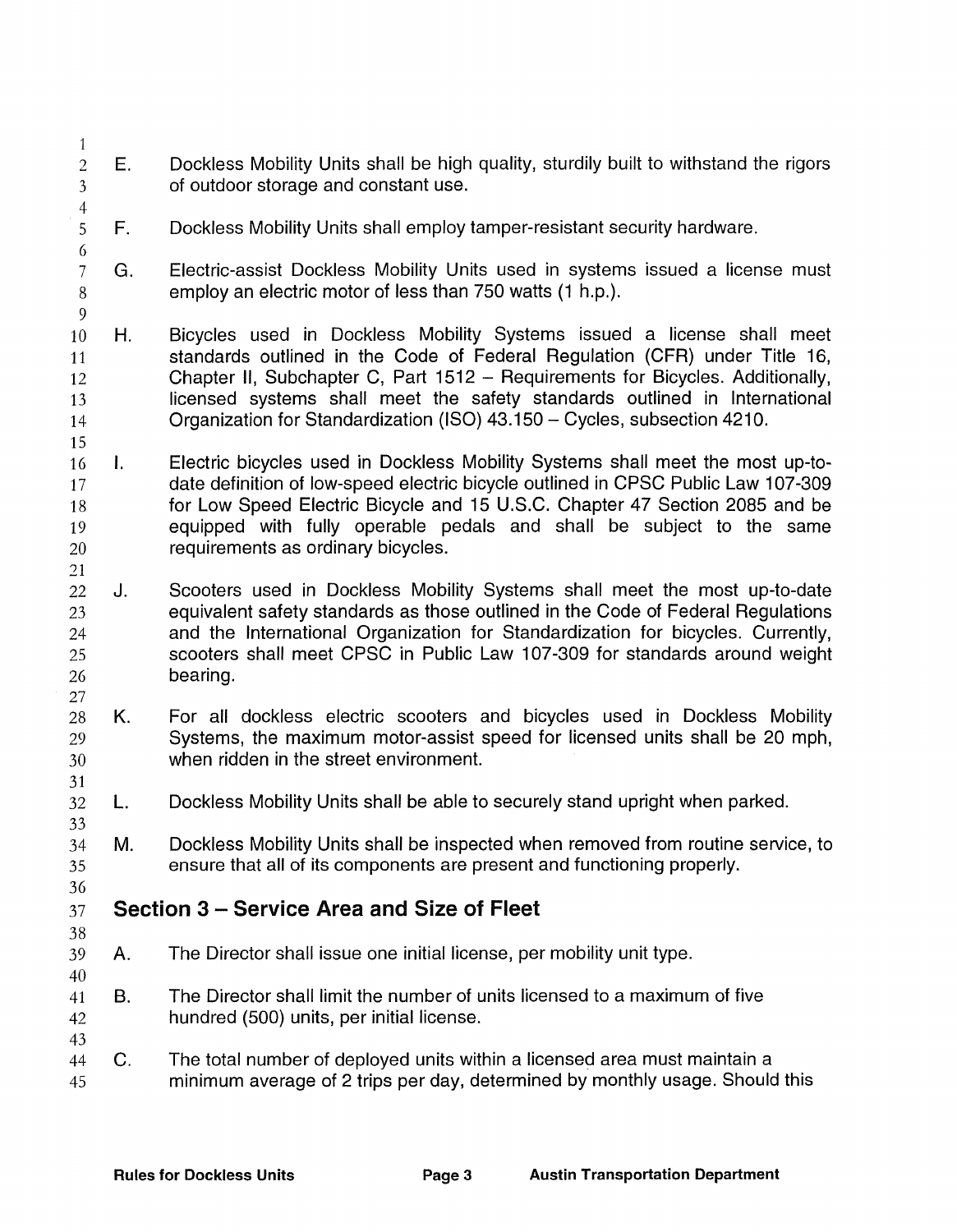| 1<br>$\boldsymbol{2}$<br>$\mathfrak{Z}$    |    | demand not be met, the Director may require a portion of the units to be<br>relocated or removed. |                                                                                                                                                                                                                                                                                                                                                                                               |  |  |  |  |  |
|--------------------------------------------|----|---------------------------------------------------------------------------------------------------|-----------------------------------------------------------------------------------------------------------------------------------------------------------------------------------------------------------------------------------------------------------------------------------------------------------------------------------------------------------------------------------------------|--|--|--|--|--|
| $\overline{4}$<br>5<br>6<br>$\overline{7}$ | D. |                                                                                                   | The Director may issue supplemental licenses, per mobility unit type, to deploy<br>additional units outside the initial license area, in increments of two hundred and<br>fifty (250) units, per licensed area, provided they meet the following criteria:                                                                                                                                    |  |  |  |  |  |
| 8<br>9<br>10                               |    | 1 <sub>1</sub>                                                                                    | The licensee provides a specific geographic area, in ESRI ArcGIS<br>shapefile format, of at least 5 square miles in size;                                                                                                                                                                                                                                                                     |  |  |  |  |  |
| 11<br>12<br>13<br>14                       |    | 2.                                                                                                | All additional units shall be deployed outside of the Downtown Austin<br>Project Coordination Zone (DAPCZ) as verified in real-time through a web-<br>based application programming interface (API);                                                                                                                                                                                          |  |  |  |  |  |
| 15<br>16<br>17                             |    | 3.                                                                                                | The performance bond is adjusted at \$100/unit to cover all units operated<br>by the licensee; and                                                                                                                                                                                                                                                                                            |  |  |  |  |  |
| 18<br>19                                   |    | 4.                                                                                                | There is not another compelling reason, as determined by the Director, to<br>limit fleet size.                                                                                                                                                                                                                                                                                                |  |  |  |  |  |
| 20<br>21<br>22<br>23                       | Ε. |                                                                                                   | The Director may permit additional units within a supplemental licensed area in<br>increments of 250 units per type, provided the deployed units meet an average of 3<br>trips per day, determined by monthly usage.                                                                                                                                                                          |  |  |  |  |  |
| 24<br>25<br>26<br>27                       | F. | way.                                                                                              | Licensees shall only operate within the City of Austin full purpose, public right-of-                                                                                                                                                                                                                                                                                                         |  |  |  |  |  |
| 28<br>29<br>30<br>31<br>32<br>33           | G. |                                                                                                   | Licensees shall not operate or access dockless units within parks, publicly-<br>accessible plazas subject to City license agreements with private property owners,<br>off-street parking lots/garages, state owned land and/or facilities, campuses, or other<br>areas outside of the City of Austin public right-of-way, unless authorized by a<br>separate agreement.                       |  |  |  |  |  |
| 34<br>35<br>36<br>37<br>38                 | Η. |                                                                                                   | Licensee shall be responsible for monitoring distribution of units available to<br>customers according to parameters required by the Director. The Director may<br>require a reduction in a licensee's total number of units based on the overall number<br>of units concentrated within a specific area. Licensees shall reduce the number of<br>units according to the following timelines: |  |  |  |  |  |
| 39<br>40<br>41<br>42                       |    | $\mathbf{1}$ .                                                                                    | Reduction shall occur within four (4) hours of receipt of notice on<br>weekdays, 6am and 6pm, not including holidays;                                                                                                                                                                                                                                                                         |  |  |  |  |  |
| 43<br>$+4$<br>45                           |    | At all other times, reduction shall occur within ten (10) hours of receipt of<br>2.<br>notice;    |                                                                                                                                                                                                                                                                                                                                                                                               |  |  |  |  |  |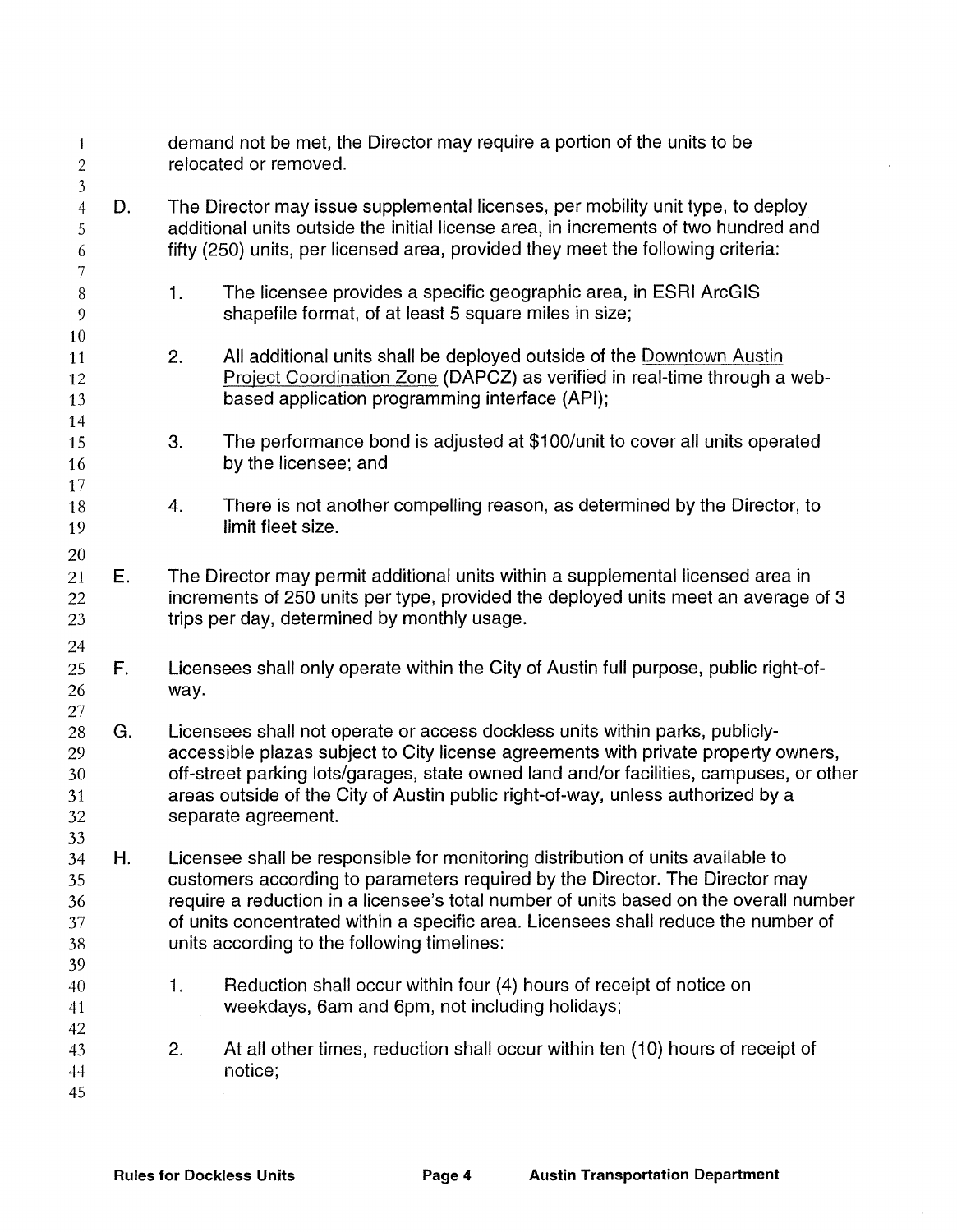| 1<br>$\sqrt{2}$<br>$\overline{3}$      | $\mathbf{I}$ . |                           | The Director may terminate a license at any time for cause and require that the<br>entire fleet of units be removed from City streets, within ten (10) calendar days.                                                                                                                                                                   |  |  |  |  |  |  |
|----------------------------------------|----------------|---------------------------|-----------------------------------------------------------------------------------------------------------------------------------------------------------------------------------------------------------------------------------------------------------------------------------------------------------------------------------------|--|--|--|--|--|--|
| $\overline{4}$<br>5<br>6<br>7<br>$8\,$ | J.             |                           | The Director may issue supplemental licenses and expand allowable fleet size by an<br>amount determined by the Director, for strategies that promote or incentivize good<br>parking or riding behaviors. Licensed operators shall submit strategies for review<br>and approval by the Director. Below are some examples:                |  |  |  |  |  |  |
| 9<br>10                                |                | 1.                        | The ability to lock to fixed bike parking infrastructure;                                                                                                                                                                                                                                                                               |  |  |  |  |  |  |
| 11<br>12<br>13                         |                | 2.                        | Technology that enables the licensee to elicit specific behavior from riders, for<br>an outcome that enhances safety and mobility;                                                                                                                                                                                                      |  |  |  |  |  |  |
| 14<br>15<br>16                         |                | 3.                        | Augmented reality that uses digital interface to display virtual parking or no<br>parking zones to riders; and                                                                                                                                                                                                                          |  |  |  |  |  |  |
| 17<br>18                               |                | 4.                        | Ability to govern speed and riding location remotely.                                                                                                                                                                                                                                                                                   |  |  |  |  |  |  |
| 19                                     |                | <b>Section 4 – Safety</b> |                                                                                                                                                                                                                                                                                                                                         |  |  |  |  |  |  |
| 20<br>21<br>22<br>23<br>24<br>25       | Α.             |                           | Licensee must be capable of quickly identifying and addressing safety and<br>maintenance issues with one or more of their dockless mobility units, including a<br>mechanism for customers to notify the company that there is a safety or<br>maintenance concern with the unit.                                                         |  |  |  |  |  |  |
| 26<br>27<br>28<br>29<br>30             | <b>B.</b>      |                           | Licensee shall be capable of remotely disabling the use of a unit should it be<br>reported or found to have a safety, maintenance or other hazardous condition.<br>Dockless units that are reported as unsafe or non-functional shall be immediately<br>deactivated for rental and removed from operations until sufficiently repaired. |  |  |  |  |  |  |
| 31<br>32                               | C.             |                           | Licensee shall remove any unit that is not safe to operate within four (4) hours of<br>receipt of notice and shall not be redeployed until repaired.                                                                                                                                                                                    |  |  |  |  |  |  |
| 33<br>34<br>35<br>36                   | D.             |                           | Licensees shall respond to complaints and obstructions within the following<br>timeframes:                                                                                                                                                                                                                                              |  |  |  |  |  |  |
| 37<br>38                               |                | 1.                        | Sidewalk Obstruction of less than 3 feet - 60 minutes;                                                                                                                                                                                                                                                                                  |  |  |  |  |  |  |
| 39<br>40                               |                | 2.                        | Travel and bicycle lanes - 60 minutes;                                                                                                                                                                                                                                                                                                  |  |  |  |  |  |  |
| 41<br>42                               |                | 3.                        | Transit stop obstructions - 60 minutes;                                                                                                                                                                                                                                                                                                 |  |  |  |  |  |  |
| 43<br>44                               |                | 4.                        | Environmentally sensitive area-60 minutes;                                                                                                                                                                                                                                                                                              |  |  |  |  |  |  |
| 45                                     |                | 5.                        | Private property - 2 hours;                                                                                                                                                                                                                                                                                                             |  |  |  |  |  |  |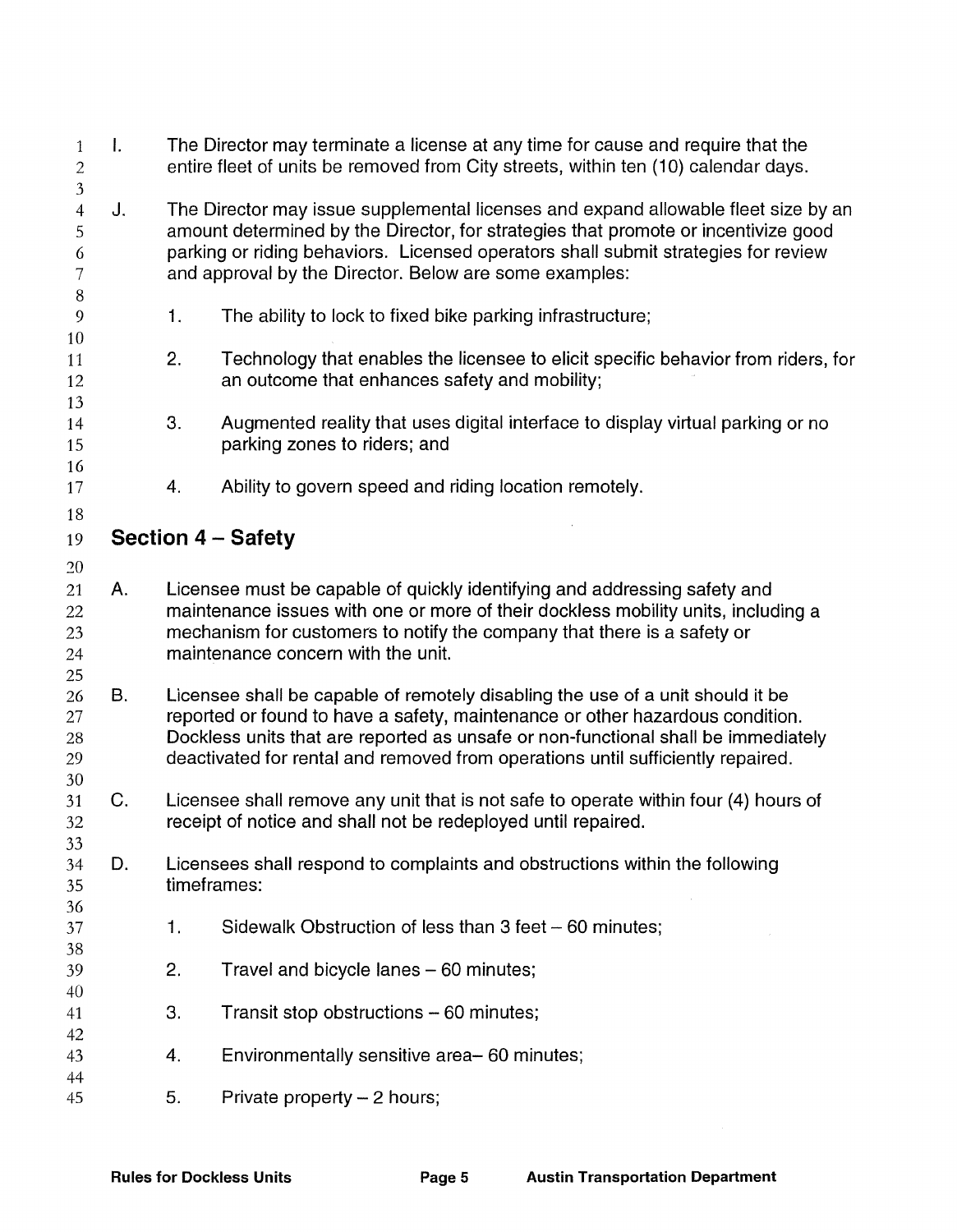| $\mathbf{1}$<br>$\overline{c}$ |    | 6.                                                                                                                                                                   | Rebalancing off-hours - 2 hours;                                                                                                                                                                                                                                      |  |  |  |  |  |  |
|--------------------------------|----|----------------------------------------------------------------------------------------------------------------------------------------------------------------------|-----------------------------------------------------------------------------------------------------------------------------------------------------------------------------------------------------------------------------------------------------------------------|--|--|--|--|--|--|
| 3                              |    | 7.                                                                                                                                                                   | Other obstructions and nuisances $-2$ hours;                                                                                                                                                                                                                          |  |  |  |  |  |  |
| $\overline{4}$<br>5            |    |                                                                                                                                                                      |                                                                                                                                                                                                                                                                       |  |  |  |  |  |  |
| 6<br>7                         |    | 8.                                                                                                                                                                   | Unauthorized portions of parks and trails - 2 hours; and                                                                                                                                                                                                              |  |  |  |  |  |  |
| $\,8\,$<br>9                   |    | 9.                                                                                                                                                                   | Other unauthorized areas - 2 hours.                                                                                                                                                                                                                                   |  |  |  |  |  |  |
| 10<br>11<br>12                 | Е. |                                                                                                                                                                      | Licensee shall keep a record of reported collisions in a format as determined by<br>the Director (See Section 7 - H).                                                                                                                                                 |  |  |  |  |  |  |
| 13<br>14                       | F. |                                                                                                                                                                      | Licensee shall keep a record of maintenance activities which includes the unit<br>identification number and maintenance performed.                                                                                                                                    |  |  |  |  |  |  |
| 15<br>16<br>17                 | G. |                                                                                                                                                                      | Licensee shall sign and record an indemnification agreement indemnifying and<br>holding harmless the City.                                                                                                                                                            |  |  |  |  |  |  |
| 18<br>19<br>20<br>21<br>22     | Η. |                                                                                                                                                                      | Licensee agrees to educate users on lawful and safe use of the dockless mobility<br>units, including encouraging users to obey traffic control devices and ride with the<br>flow of traffic.                                                                          |  |  |  |  |  |  |
| 23<br>24<br>25                 | Τ. |                                                                                                                                                                      | The Director may require the removal of units with batteries or motors that are<br>deemed unsafe for public use.                                                                                                                                                      |  |  |  |  |  |  |
| 26<br>27<br>28<br>29<br>30     | J. |                                                                                                                                                                      | Licensees operating electric-assist units shall have a program to ensure proper<br>recycling of batteries and disposal of these batteries under Universal Waste<br>Battery disposal standards under Title 40 of the Code of Federal Regulations<br>(CFR) in part 273. |  |  |  |  |  |  |
| 31<br>32<br>33                 | Κ. |                                                                                                                                                                      | Licensee shall require individuals or companies that pick up, drop off or charge<br>units to wear high-visibility safety apparel that meets the Performance Class 2 or<br>3 requirements of the ANSI/ISEA 107-2004 publication entitled "American                     |  |  |  |  |  |  |
| 34<br>35                       |    |                                                                                                                                                                      | National Standard for High-Visibility Apparel and Headwear".                                                                                                                                                                                                          |  |  |  |  |  |  |
| 36<br>37<br>38<br>39           | L. |                                                                                                                                                                      | Licensee shall employ an electronic method to test the vehicle user no less than<br>one out every 5 rentals, on proper usage, ADA accessibility and vehicle parking<br>prior to allowing the usage of a dockless vehicle as approved by the Director.                 |  |  |  |  |  |  |
| 40<br>41<br>42                 | Μ. |                                                                                                                                                                      | Licensee shall participate in City of Austin initiatives that raise awareness for<br>accessibility, mobility and the safety of pedestrians and mobility unit users.                                                                                                   |  |  |  |  |  |  |
| 43<br>44<br>45                 | N. | Licensee shall provide information relating to unit locations and unit users upon<br>request of law enforcement or pursuant to judicial subpoena. (See Section 2-D). |                                                                                                                                                                                                                                                                       |  |  |  |  |  |  |
|                                |    |                                                                                                                                                                      |                                                                                                                                                                                                                                                                       |  |  |  |  |  |  |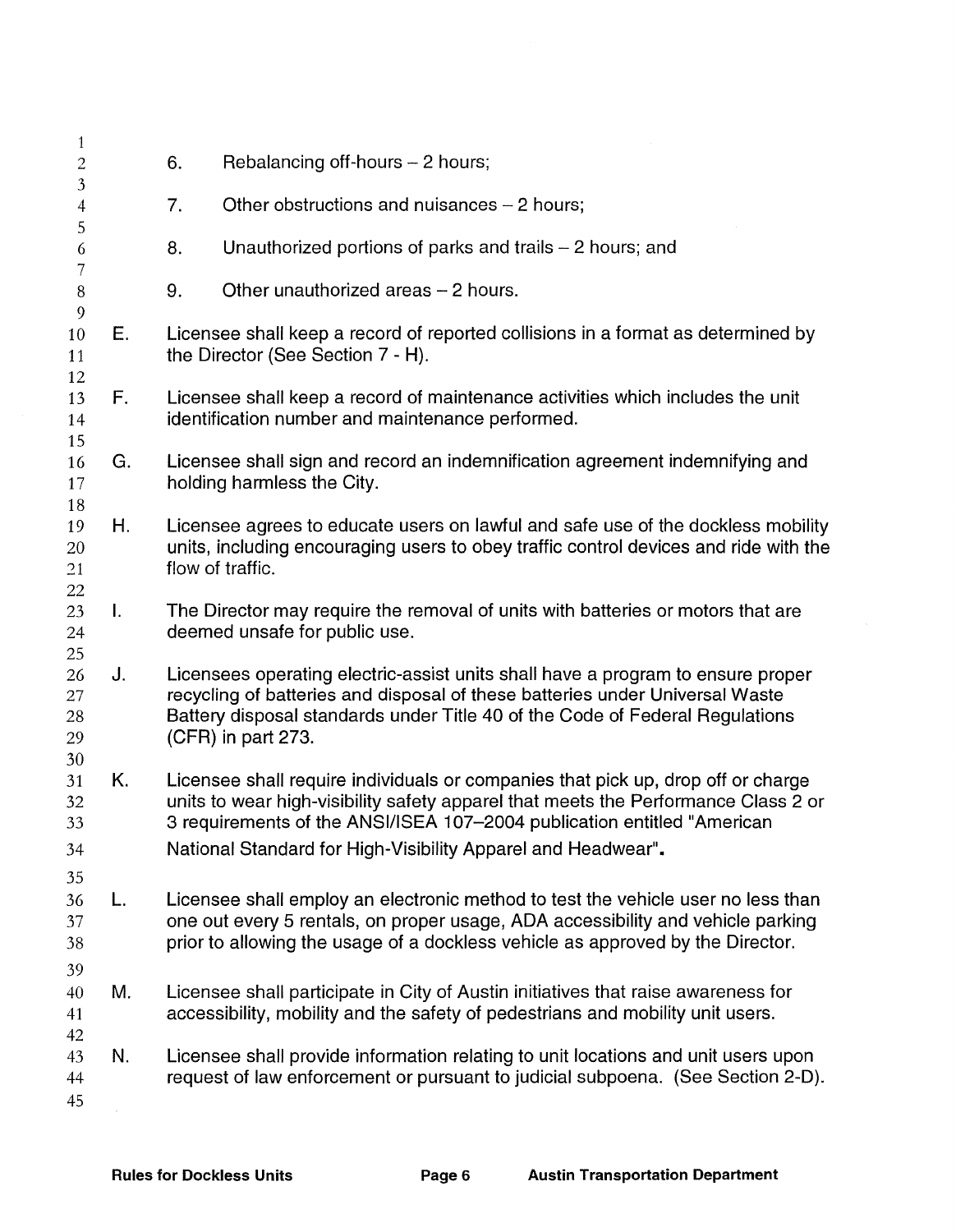|                |                                                                                                                             | <b>Section 5 - Parking</b>                                                                                                                                    |                                                                                                                                                                                          |  |  |  |  |
|----------------|-----------------------------------------------------------------------------------------------------------------------------|---------------------------------------------------------------------------------------------------------------------------------------------------------------|------------------------------------------------------------------------------------------------------------------------------------------------------------------------------------------|--|--|--|--|
| Α.             | unit.                                                                                                                       | Dockless units shall prominently display the licensee's current contact<br>information for the purposes of requesting removal, relocation or retrieval of the |                                                                                                                                                                                          |  |  |  |  |
| Β.             | Licensee shall park dockless units and instruct users on how to park units only in<br>designated areas, defined as follows: |                                                                                                                                                               |                                                                                                                                                                                          |  |  |  |  |
|                | 1.                                                                                                                          | zone;                                                                                                                                                         | The hard surface (e.g. concrete, asphalt) within the landscape/furniture<br>zone of a sidewalk so long as there is at least 3-foot pedestrian clear-                                     |  |  |  |  |
|                | 2.                                                                                                                          |                                                                                                                                                               | At a public bike rack; and                                                                                                                                                               |  |  |  |  |
|                | 3.                                                                                                                          |                                                                                                                                                               | Any area designated by Parking Boxes, or other method as determined by<br>the Director.                                                                                                  |  |  |  |  |
| C <sub>r</sub> |                                                                                                                             |                                                                                                                                                               | Licensee shall NOT park units and instruct users to NOT park units in restricted<br>areas, defined as follows:                                                                           |  |  |  |  |
|                | 1.                                                                                                                          |                                                                                                                                                               | In the area within or immediately adjacent to:                                                                                                                                           |  |  |  |  |
|                |                                                                                                                             | a.                                                                                                                                                            | Americans with Disabilities Act (ADA) accommodations including<br>curb ramps, braille signs, railings and signal push buttons;                                                           |  |  |  |  |
|                |                                                                                                                             | b.                                                                                                                                                            | <b>Sidewalk Cafes or Street Patios;</b>                                                                                                                                                  |  |  |  |  |
|                |                                                                                                                             | C.                                                                                                                                                            | Transit zones, including bus stops, shelters, passenger waiting<br>areas, and bus layover and staging zones, except at existing bike<br>racks or within areas approved by Capital Metro; |  |  |  |  |
|                |                                                                                                                             | d.                                                                                                                                                            | Loading zones;                                                                                                                                                                           |  |  |  |  |
|                |                                                                                                                             | е.                                                                                                                                                            | Disabled parking zone;                                                                                                                                                                   |  |  |  |  |
|                |                                                                                                                             | f.                                                                                                                                                            | Street furniture that requires parking access (for example, benches,<br>pay stations);                                                                                                   |  |  |  |  |
|                |                                                                                                                             | g.                                                                                                                                                            | Entryways;                                                                                                                                                                               |  |  |  |  |
|                |                                                                                                                             | h.                                                                                                                                                            | Driveways, alley or curb cut                                                                                                                                                             |  |  |  |  |
|                |                                                                                                                             |                                                                                                                                                               | i.<br>Sidewalks four (4) feet or less in width;                                                                                                                                          |  |  |  |  |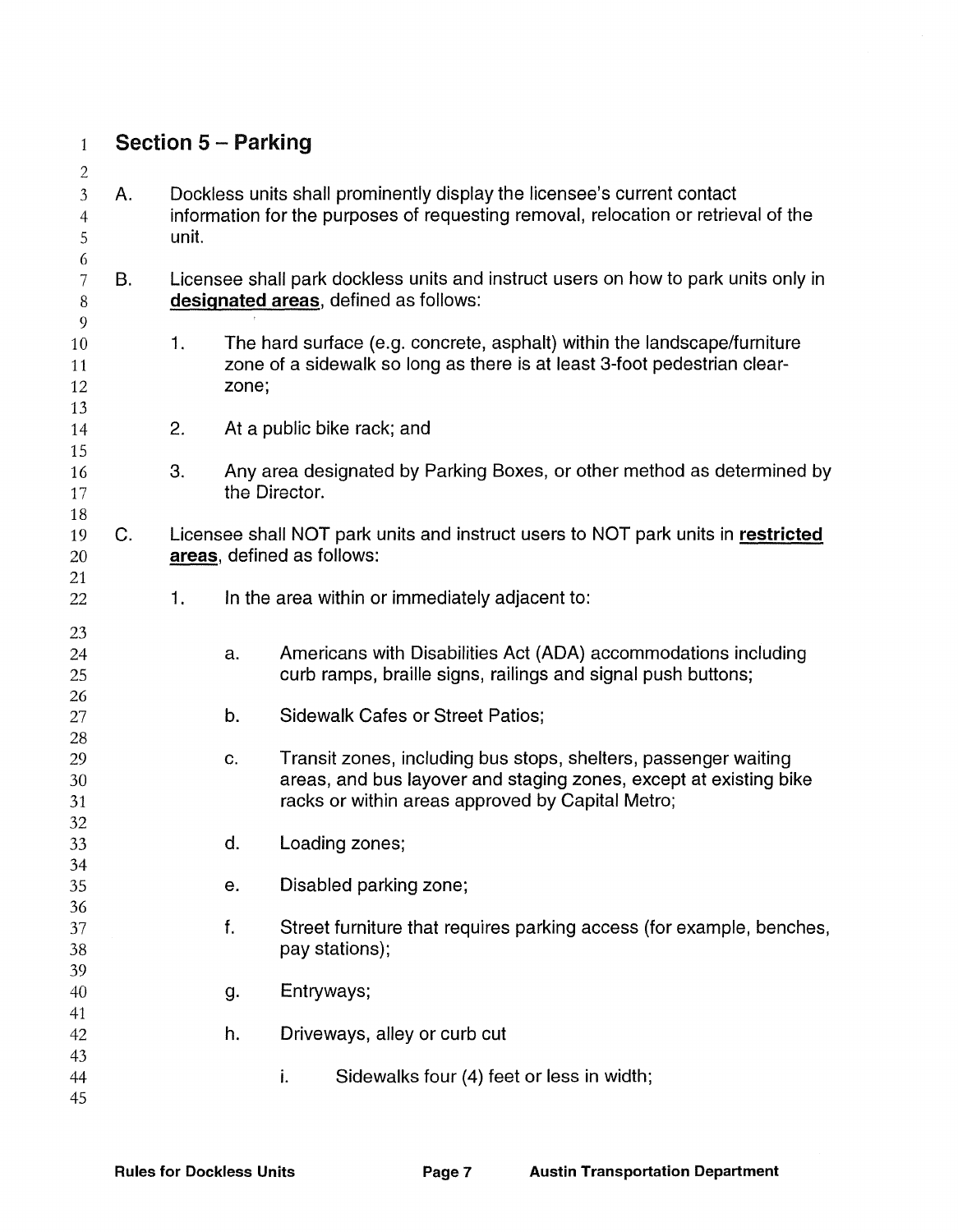| $\mathbf{1}$                     |    |            |                                                                                                                                                                                                                                                      | ii.  | Crosswalks;                                                                                                                                                                                                                                   |  |
|----------------------------------|----|------------|------------------------------------------------------------------------------------------------------------------------------------------------------------------------------------------------------------------------------------------------------|------|-----------------------------------------------------------------------------------------------------------------------------------------------------------------------------------------------------------------------------------------------|--|
| $\sqrt{2}$<br>3                  |    |            |                                                                                                                                                                                                                                                      | iii. | Fire hydrants;                                                                                                                                                                                                                                |  |
| $\overline{4}$<br>5              |    |            |                                                                                                                                                                                                                                                      | iv.  | Drinking Fountain;                                                                                                                                                                                                                            |  |
| 6<br>7                           |    |            |                                                                                                                                                                                                                                                      | v.   | Public Art;                                                                                                                                                                                                                                   |  |
| $\, 8$<br>$\overline{9}$         |    |            |                                                                                                                                                                                                                                                      | vi.  | Any fixed regulatory or informational sign;                                                                                                                                                                                                   |  |
| 10<br>11                         |    |            | j.                                                                                                                                                                                                                                                   |      | <b>Bike Share Stations.</b>                                                                                                                                                                                                                   |  |
| 12<br>13<br>14                   |    |            | k.                                                                                                                                                                                                                                                   |      | Portions of parks that are deemed restricted by the Director of the<br>Parks and Recreation Department.                                                                                                                                       |  |
| 15<br>16<br>17                   |    | 2.         |                                                                                                                                                                                                                                                      |      | City blocks where the landscape/furniture zone is less than 3 feet wide, or<br>where there is no landscape/furniture zone.                                                                                                                    |  |
| 18<br>19<br>20                   |    | 3.         |                                                                                                                                                                                                                                                      |      | The paved right-of-way between curb lines, unless there is zone approved<br>or designated by the Director.                                                                                                                                    |  |
| 21<br>22<br>23<br>24             |    | 4.         |                                                                                                                                                                                                                                                      |      | The Director may further restrict additional areas for dockless mobility unit<br>parking, through geo-fencing requirements or written notice for the<br>purposes of maintaining order, safety and mobility.                                   |  |
| 25<br>26<br>27                   | D. |            |                                                                                                                                                                                                                                                      |      | Units that are parked incorrectly shall be re-parked in a correct manner or<br>removed by the operator within the time frames listed in Section 4.                                                                                            |  |
| 28<br>29<br>30<br>31<br>32       | Е. |            | Licensees shall pay the City for the costs associated with the installation and<br>maintenance of Parking Boxes at a ratio of 5% of total fleet size, at locations<br>selected and approved by the Director, per Director-approved specification(s). |      |                                                                                                                                                                                                                                               |  |
| 33                               |    |            |                                                                                                                                                                                                                                                      |      | Section 6 – Operations and Customer Service                                                                                                                                                                                                   |  |
| 34<br>35<br>36<br>37<br>38<br>39 | А. |            | or ask questions.                                                                                                                                                                                                                                    |      | Licensee shall have a customer service phone number, website, and smart<br>phone application customer interface that are available (24) twenty-four hours a<br>day, (7) seven days a week for customers to report safety concerns, complaints |  |
| 40<br>41<br>42                   | В. | of Austin. |                                                                                                                                                                                                                                                      |      | Licensee shall have a staffed operations and customer service center in the City                                                                                                                                                              |  |
| 43<br>$+4$<br>45                 | C. |            |                                                                                                                                                                                                                                                      |      | Licensee shall have visible language that notifies the user of the City of Austin's<br>"Dockless Mobility Code of Ethics" as follows:                                                                                                         |  |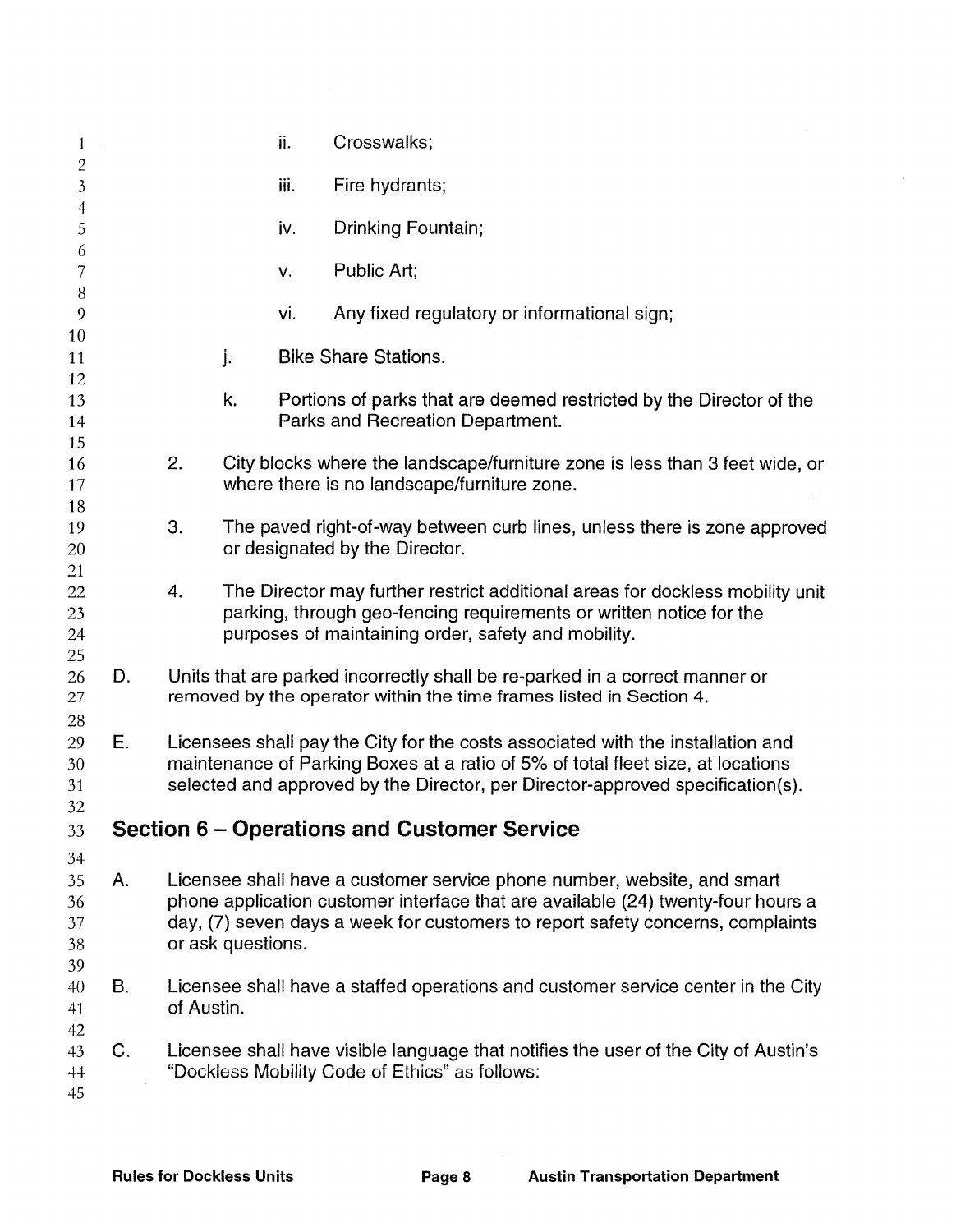1. Pedestrians First - People operating bicycles and scooters shall yield to  $\mathbf{1}$ 2 pedestrians on sidewalks; 3 4 2. **Parking Responsibly** - Units shall be parked in a secure upright position only in designated areas; 5 6 Stay on Right-of-Way - Users shall not take units to areas where they are 7 3. not authorized to operate; and 8 9 4. Right and Report – If you see a unit toppled over or parked improperly; 10 help out by righting the unit and reporting the issue via 311. 11 The Director reserves the right to modify the Dockless Mobility Code of Ethics 12 D. and/or require licensees to provide additional information to their users. 13 14 Licensee shall provide the Director with a direct contact for licensee staff that are 15 E. capable of rebalancing units. All licensees shall remove, relocate or rebalance 16 units based on the times listed in Section 3 (H). 17 18 19 F. Licensee shall be responsible for implementing and submitting to the Director a *20*  marketing and outreach plan at its own cost to promote the use of dockless mobility in neighborhoods currently underserved by dockless mobility options, 21 (initially defined as less than 25 licensee units per square mile, subject to change 22 at the Director's discretion) including offering an affordable option that does not 23 require the user to access the service via a smartphone application for any 24 customer with an income level at or below 200% of the federal poverty 25 guidelines. 26 27 28 G. Licensee shall be responsible for implementing and submitting to the Director a maintenance, cleaning, repair and waste management plan for approval. This 29 plan shall address ongoing maintenance of units, routine cleaning and repair as 30 well as how units that are no longer capable of service will be disposed of 31 responsibly. 32 33 Licensee shall employ an electronic payment system that is compliant with the 34 H. Payment Card Industry Data Security Standards (PCI DSS). Each transaction 35 shall include the unit identification number listed on the Unit Inventory List. 36 37  $38$  Section 7 – Privacy, Data Reporting and Sharing 39 Licensee shall be responsible for implementing and submitting to the Director a 40 A. privacy policy that safeguards users' information, including personal, financial, 41 and travel information. 42 43 44 B. Licensee shall not require users (customers) to grant location services to use the 45 licensee's mobility service, while the application is not in use. All other private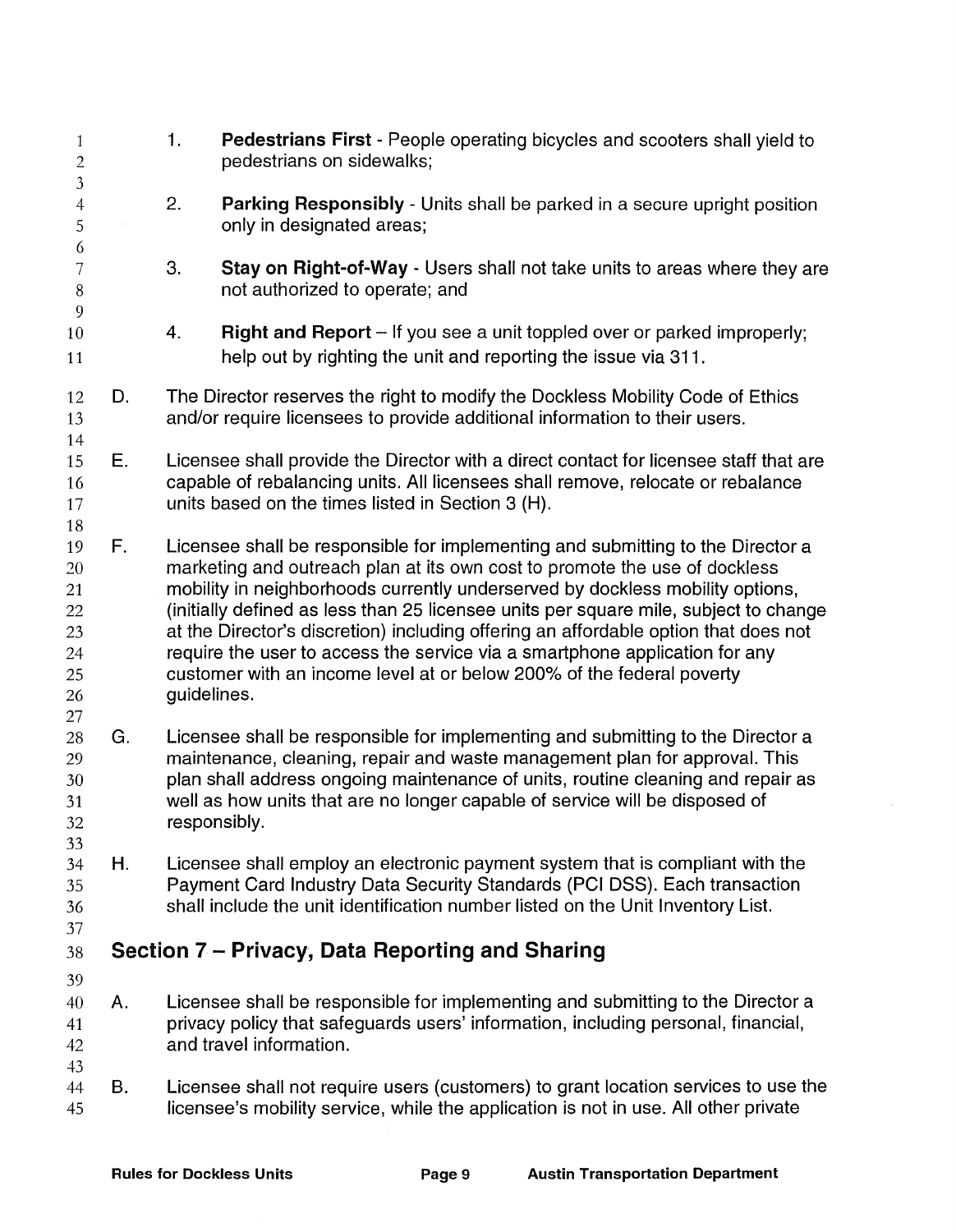| $\mathbf{1}$<br>$\overline{2}$<br>$\mathfrak{Z}$<br>$\overline{4}$ |                | data belonging to the user, including but not limited to contacts, photos and files,<br>shall not be required to be shared in order to use the licensee's dockless mobility<br>service.                                                                                                                                                                                                                                                                                                                                                                                   |
|--------------------------------------------------------------------|----------------|---------------------------------------------------------------------------------------------------------------------------------------------------------------------------------------------------------------------------------------------------------------------------------------------------------------------------------------------------------------------------------------------------------------------------------------------------------------------------------------------------------------------------------------------------------------------------|
| 5<br>6<br>$\overline{7}$                                           | C.             | Licensee shall not require users (customers) to share their private data with 3rd<br>parties in order to use the licensee's dockless mobility services.                                                                                                                                                                                                                                                                                                                                                                                                                   |
| $8\,$<br>9<br>10<br>11                                             | D.             | Licensee may allow users (customers) to opt-in (not opt-out) to providing access<br>to their contacts, photos, files, other private data and 3 <sup>rd</sup> party data sharing only<br>with clear notice to the customer.                                                                                                                                                                                                                                                                                                                                                |
| 12<br>13<br>14<br>15<br>16<br>17                                   | E.             | Licensee shall provide the Director with updates to the terms of service; including<br>but not limited to the Privacy Policy, terms and conditions of use, and the End<br>User License Agreement (EULA) published on the licensee's website and app<br>and agrees to provide all customers and the Director any changes to the terms of<br>service immediately upon adoption.                                                                                                                                                                                             |
| 18<br>19<br>20<br>21                                               | F.             | On a monthly basis, all licensees shall provide a complaint history report<br>including the number of complaints, the nature of the complaints, and the time it<br>took to remedy the complaint.                                                                                                                                                                                                                                                                                                                                                                          |
| 22<br>23<br>24<br>25                                               | G.             | On a monthly basis, all licensees shall provide a collision history report including<br>the number, severity, location and time of crash, in a format as determined by the<br>Director.                                                                                                                                                                                                                                                                                                                                                                                   |
| 26<br>27<br>28<br>29<br>30<br>31<br>32<br>33                       | Η.             | Licensee shall provide the Director or a Director-authorized third party, with real-<br>time and historical information for their entire fleet through a documented web-<br>based application programming interface (API). The licensee is directly<br>responsible for providing the API key to the Director and shall not refer the City to<br>another subsidiary or parent company representative for API access. The API<br>shall deliver data according to the most current Director authorized<br>specifications, in a manner that protects individual user privacy. |
| 34<br>35<br>36<br>37                                               | $\mathbf{I}$ . | Licensee found to be submitting incomplete or inaccurate data, such as<br>underrepresenting the total number of units in service, shall have their licenses<br>revoked.                                                                                                                                                                                                                                                                                                                                                                                                   |
| 38<br>39                                                           |                | Section 8 – Insurance, Performance Bond and Fees                                                                                                                                                                                                                                                                                                                                                                                                                                                                                                                          |
| 40<br>41<br>42<br>43<br>44                                         | Α.             | Licensee shall maintain commercial general liability insurance, worker's<br>compensation, business automobile insurance and additional coverages<br>specified in the license terms and conditions. The City of Austin shall be named<br>as an additional insured.                                                                                                                                                                                                                                                                                                         |
| 45<br>46                                                           | В.             | Licensee shall have a performance bond of \$100/unit. The form of the bond shall<br>be approved by the Director. These funds shall be accessible to the Director for                                                                                                                                                                                                                                                                                                                                                                                                      |

 $\bar{\tau}$ 

 $\mathbf{r}$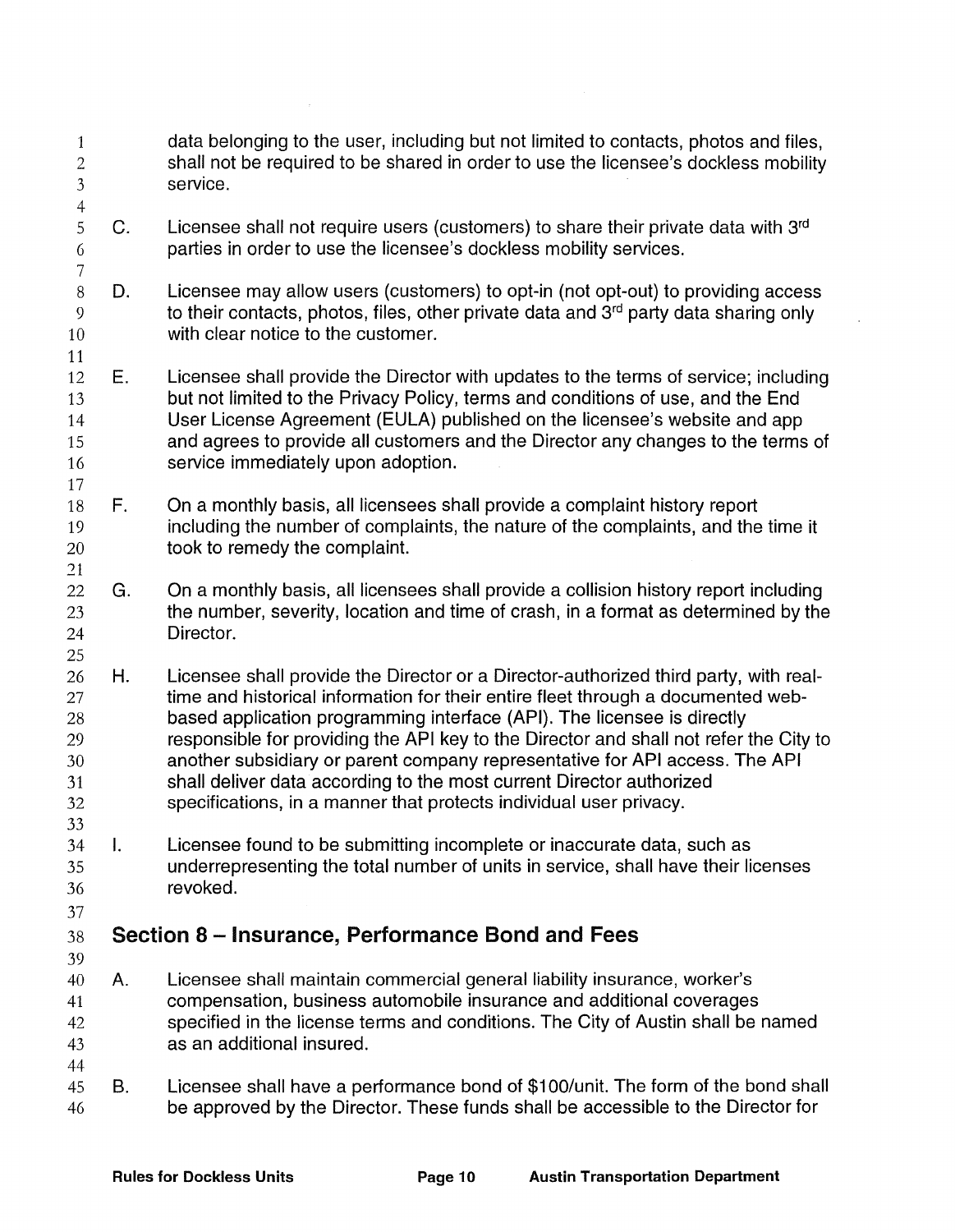| 1<br>$\overline{2}$<br>3<br>$\overline{4}$<br>5<br>6 |             |                                                                                                                                                                             | future public property repair and maintenance costs that may be incurred,<br>removing and storing units improperly parked or if a company is not present to<br>remove units if its license is terminated. If a licensee increases the size of their<br>fleet, the performance bond shall be adjusted appropriately before deploying<br>additional units.                                                                                                                                                                                                                                                                                                               |  |  |  |  |  |  |  |
|------------------------------------------------------|-------------|-----------------------------------------------------------------------------------------------------------------------------------------------------------------------------|------------------------------------------------------------------------------------------------------------------------------------------------------------------------------------------------------------------------------------------------------------------------------------------------------------------------------------------------------------------------------------------------------------------------------------------------------------------------------------------------------------------------------------------------------------------------------------------------------------------------------------------------------------------------|--|--|--|--|--|--|--|
| 7<br>$\, 8$                                          | C.          |                                                                                                                                                                             | Licensee shall pay all fees established by ordinance.                                                                                                                                                                                                                                                                                                                                                                                                                                                                                                                                                                                                                  |  |  |  |  |  |  |  |
| 9<br>10<br>11<br>12<br>13<br>14<br>15<br>16          | D.          |                                                                                                                                                                             | If the Director or any other City of Austin agency, department or commission,<br>including the Law Department, incurs any costs for addressing or abating any<br>violations of law, including impound dollars, impound fees, costs to recover a unit<br>from a waterway and other ancillary costs, including repair or maintenance of<br>public property, the licensee, upon receiving written notice from the City of Austin<br>regarding such costs shall reimburse the Director for these costs within (30) thirty<br>days. Any payment made pursuant to this paragraph shall not substitute for any<br>other payment otherwise owed or to be paid to the Director. |  |  |  |  |  |  |  |
| 17<br>18<br>19<br>20                                 | Е.          |                                                                                                                                                                             | Under Chapter 9-1 of the City of Austin Code, any dockless mobility unit left for<br>more than 48 hours in one location without moving may be removed and stored<br>by the City of Austin at the expense of the licensee.                                                                                                                                                                                                                                                                                                                                                                                                                                              |  |  |  |  |  |  |  |
| 21<br>22                                             |             |                                                                                                                                                                             | <b>Section 9 - General</b>                                                                                                                                                                                                                                                                                                                                                                                                                                                                                                                                                                                                                                             |  |  |  |  |  |  |  |
| 23<br>24<br>25                                       | Α.          |                                                                                                                                                                             | The Director shall approve any dockless mode type and technology, prior to<br>approving unit deployment.                                                                                                                                                                                                                                                                                                                                                                                                                                                                                                                                                               |  |  |  |  |  |  |  |
| 26<br>27<br>28                                       | <b>B.</b>   |                                                                                                                                                                             | No dockless system may operate within the City of Austin right-of-way without<br>obtaining the appropriate authorization as required by City Code Chapter 14-9.                                                                                                                                                                                                                                                                                                                                                                                                                                                                                                        |  |  |  |  |  |  |  |
| 29<br>30<br>31                                       | $C_{\cdot}$ |                                                                                                                                                                             | The Director shall determine all license terms, conditions, fines and other<br>standard or special requirements.                                                                                                                                                                                                                                                                                                                                                                                                                                                                                                                                                       |  |  |  |  |  |  |  |
| 32<br>33<br>34<br>35                                 | D.          |                                                                                                                                                                             | The Director may remedy habitual rule violations by amending, suspending or<br>completely revoking a license for cause listed in City Code Chapter 14-9 or for<br>public safety concerns.                                                                                                                                                                                                                                                                                                                                                                                                                                                                              |  |  |  |  |  |  |  |
| 36<br>37<br>38<br>39                                 | Е.          | The Director may require habitual violators to reduce fleet size or to completely<br>remove units from the right-of-way for revocation or during a period of<br>suspension. |                                                                                                                                                                                                                                                                                                                                                                                                                                                                                                                                                                                                                                                                        |  |  |  |  |  |  |  |
| 40<br>41<br>42                                       | F.          | 1.                                                                                                                                                                          | Prior to licensing, applicants shall:<br>Be in good standing with the City of Austin; and                                                                                                                                                                                                                                                                                                                                                                                                                                                                                                                                                                              |  |  |  |  |  |  |  |
| 43<br>44<br>45<br>46                                 |             | 2.                                                                                                                                                                          | Provide the Director or Director authorized third party company a verifiable<br>and fully functional API.                                                                                                                                                                                                                                                                                                                                                                                                                                                                                                                                                              |  |  |  |  |  |  |  |

J.